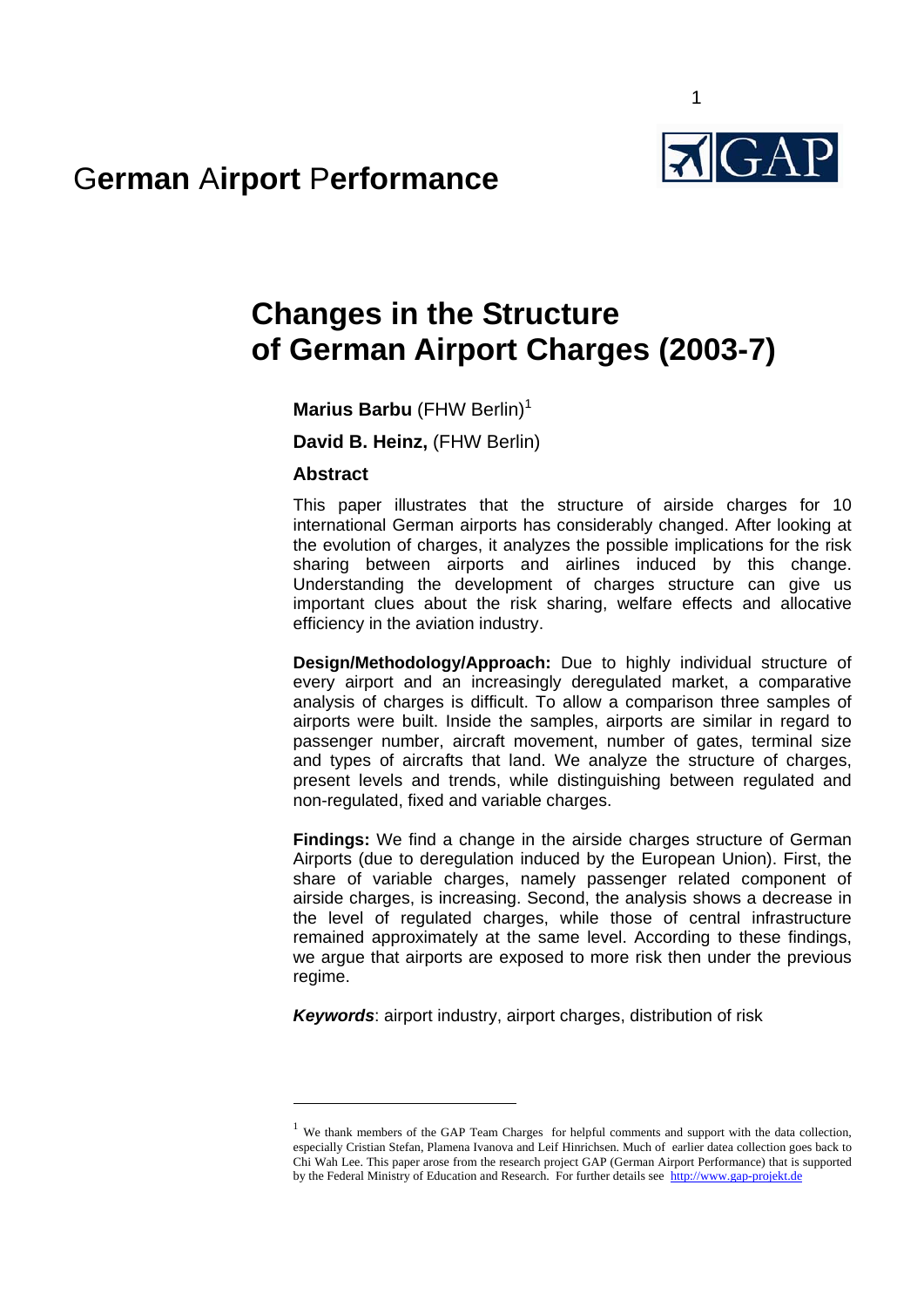### **1. Introduction**

The growth in the civil aviation industry - due to the ongoing changes of the world economy towards a global network economy is also evident in Germany. The figures of the *Statistisches Bundesamt* show an increase of passenger air traffic from 121 Million in the year 2003 to 164 Million in the year 2007<sup>1</sup> (an increase of 36 percent).

Airlines and airports are the two major players of the aviation market, whose relationship is determined by a specific characteristic of mutual dependence. As a result, this dependence contributes to forming a particular pattern of distribution of market risk. The distribution of risk is foremost observable in the height and structure of their airside charges. Especially since the deregulation of the market starting in the late 1990s, airport charges are now much more subject to negotiation rather than regulation. As a consequence German airports now have highly individual structures of charges, with an increasing variability, i. e. the ratio of fixed and passenger related charges. Our analysis also shows a decrease of regulated landing charges, while the unregulated charges, i.e. those for central infrastructure remained approximately at the same level.

The first and main aim of this paper is therefore to highlight the change in the level and structure of airport charges as a consequence of liberalization for a subset of 10 of the 19 international German airports.

1

<sup>&</sup>lt;sup>1</sup> Statistisches Bundesamt (German Federal Office for Statistics):

http://www.destatis.de/jetspeed/portal/cms/Sites/destatis/Internet/DE/Content/Statistiken/ Verkehr/Personenbefoerderung/Tabellen/Content75/BefoerdertePersonen,templateId= renderPrint.psml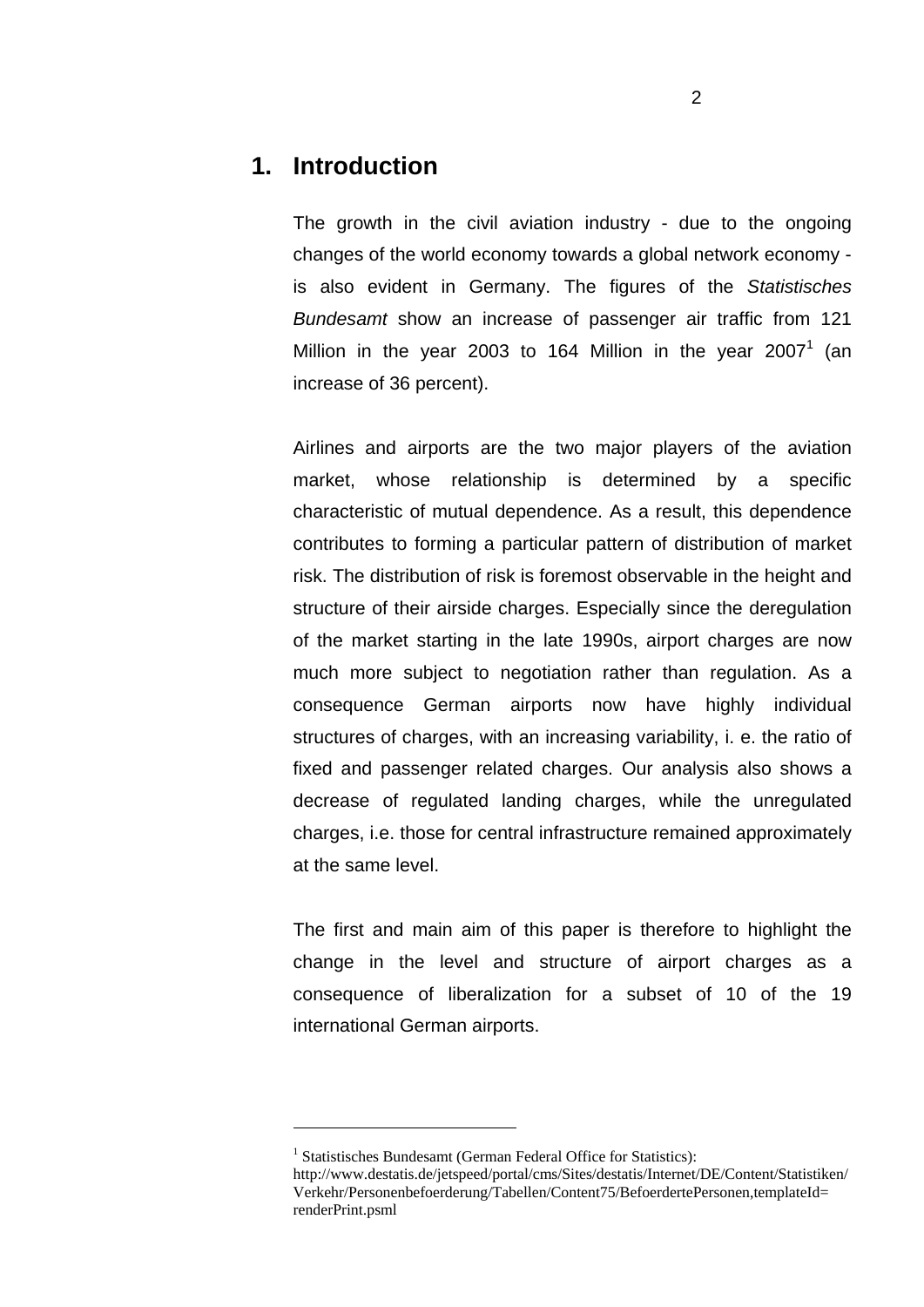The second aim is to identify possible causes for the variability of charges and the third, to analyse the implications of this change on the distribution of risks to the two major players in the aviation market, airports and airlines.

This paper will first revue the relevant literature on airport pricing and then develop the research methodology on the basis of which results will be presented in section three. In the fourth part of the paper we analyse possible reasons for this change and examine in part five the impact of variability on the distribution of risk. We close with a summary of the results and suggestions for further research.

## **2. Theoretical Background**

1

Airport charges express the value of the service produced by the airports, thus the price of its service.

To set prices several methods are feasible, focussing on different objectives. These methods comprise concepts such as cost-plus pricing, value-based pricing, etc. to optimise revenues and profits<sup>1,2</sup> or marginal cost pricing and Ramsey pricing to ensure the recovery of costs, secure social welfare and steer economic investment in facilities $3,4$  and average-cost pricing, which is the traditional and predominantly used approach<sup>5</sup>. Yet none of these concepts

<sup>&</sup>lt;sup>1</sup> See Phillips, R. L. "Pricing and Revenue Optimation." Stanford: Stanford University Press, 2005.

<sup>&</sup>lt;sup>2</sup> See Shy, O. "How to price." New York: Cambridge University Press, 2008.

<sup>&</sup>lt;sup>3</sup> See Böcker, F. (edt.), "Preistheorie und Preisverhalten." München: Vahlen, 1982, pp. 119-138.<br><sup>4</sup> See Hosen

See Hogan, O., et alii, "Calculating the Short-Run Marginal Infrastructure Costs of Runway Use: An Application to Dublin Airport." In: Forsyth, P., et alii (edt.), "Economic Regulation of Airports: Recent Developments in Australasia, North America and Europe." Hants: Ashgate Publishing Ltd., 2004, pp. 75-82.

<sup>&</sup>lt;sup>5</sup> See Martin-Cejas, R. R., "Airport Pricing Systems in Europe and an Application of Ramsey Pricing to Spanish Airports." In: "Transport Research Part E.", Vol. 33, No. 4, 1997, pp. 321-327.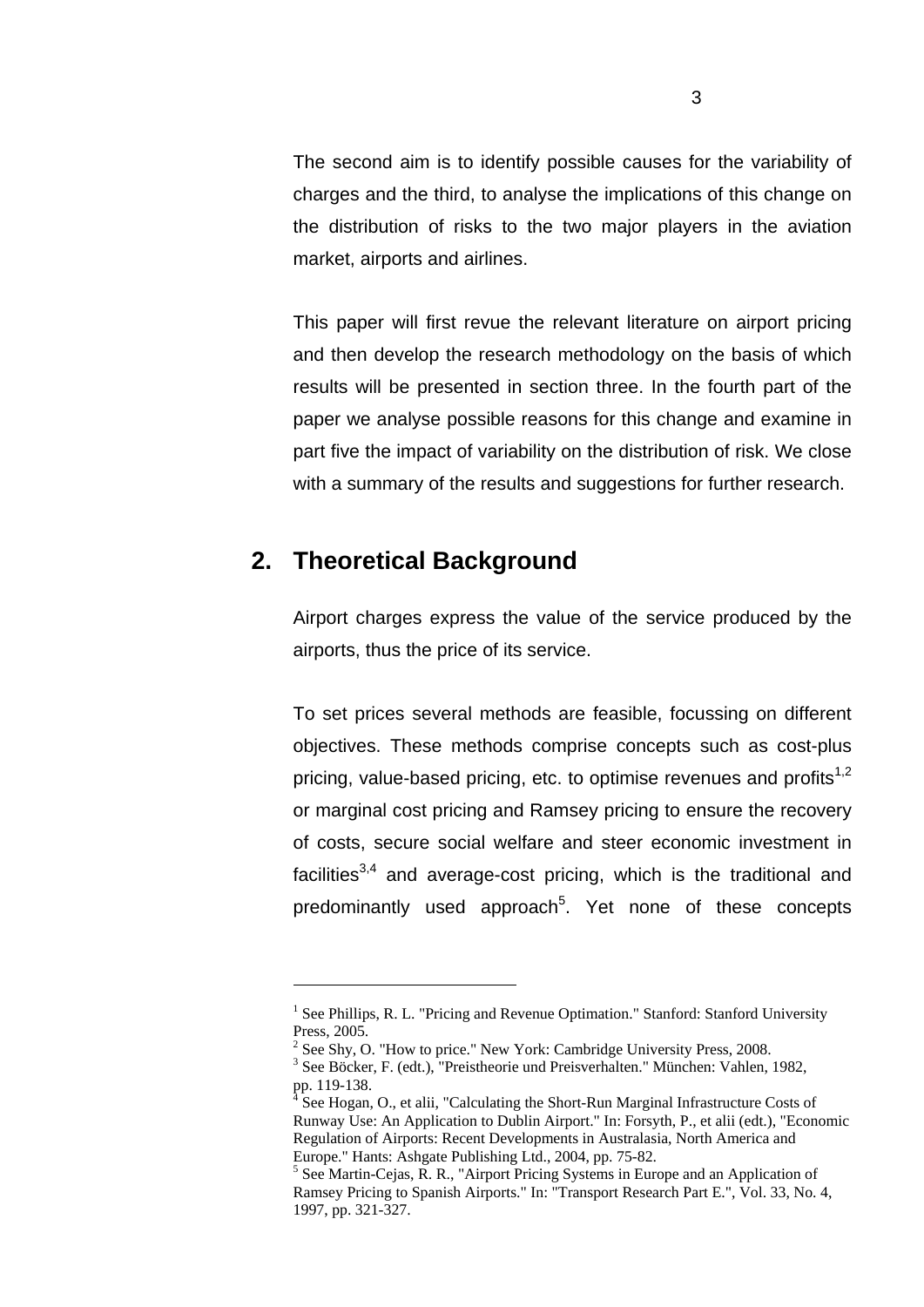handles the aspect of risk or its allocation to the parties involved respectively<sup>1</sup>.

This paper provides a first empirical basis upon which further research on the topic of risk and risk allocation in the aviation industry can be conducted. Further research will also be necessary to find a quantitative method to measure and operationalise risk akin to the RAROC method in the P&C insurance industry.

### **3. Methodology and Results**

### **3.1 Research Methodology**

1

Since the deregulation of the market for airport services, starting in the late 1990s with the *European Council Directive 96/97*, airport charges in Germany are increasingly subject to negotiation rather than regulation, and certain infrastructure services are now charged separately and landing charges are now much more an issue for the airlines to look at  $2^3$ .

As a consequence German airports have now highly individual charges structures, which differ extensively between the different

 $<sup>1</sup>$  The banking and insurance industry started recently to use risk as a guide in allocating</sup> their capital. To generate adequate returns some P&C (property and casualty) insurance companies implemented a risk adjusted capital model called RAROC (risk adjusted return on capital) to guide their pricing and business strategy. See Nakada, P. et alii, "P&C RAROC: A Catalyst for Improved Capital Management in the Property and Casualty Insurance Industry." The Journal of Risk Finance, 1999, p. 52-69.

 $2$  This has been implemented in the "Verordnung der Bodenabgertigungsdienste auf Flughäfen", BADV of 10 12 1997.

<sup>&</sup>lt;sup>3</sup> Before, airport charges had been rather uniform and also included charges for ground handling services, that were provided exclusively by the airport. Now the airport charges the handlers for the "central infrastructure services" like access to and baggage handling facilities etc. These "unregulated" charges have to be paid by the handling agents as part of his costs of doing business with the airlines.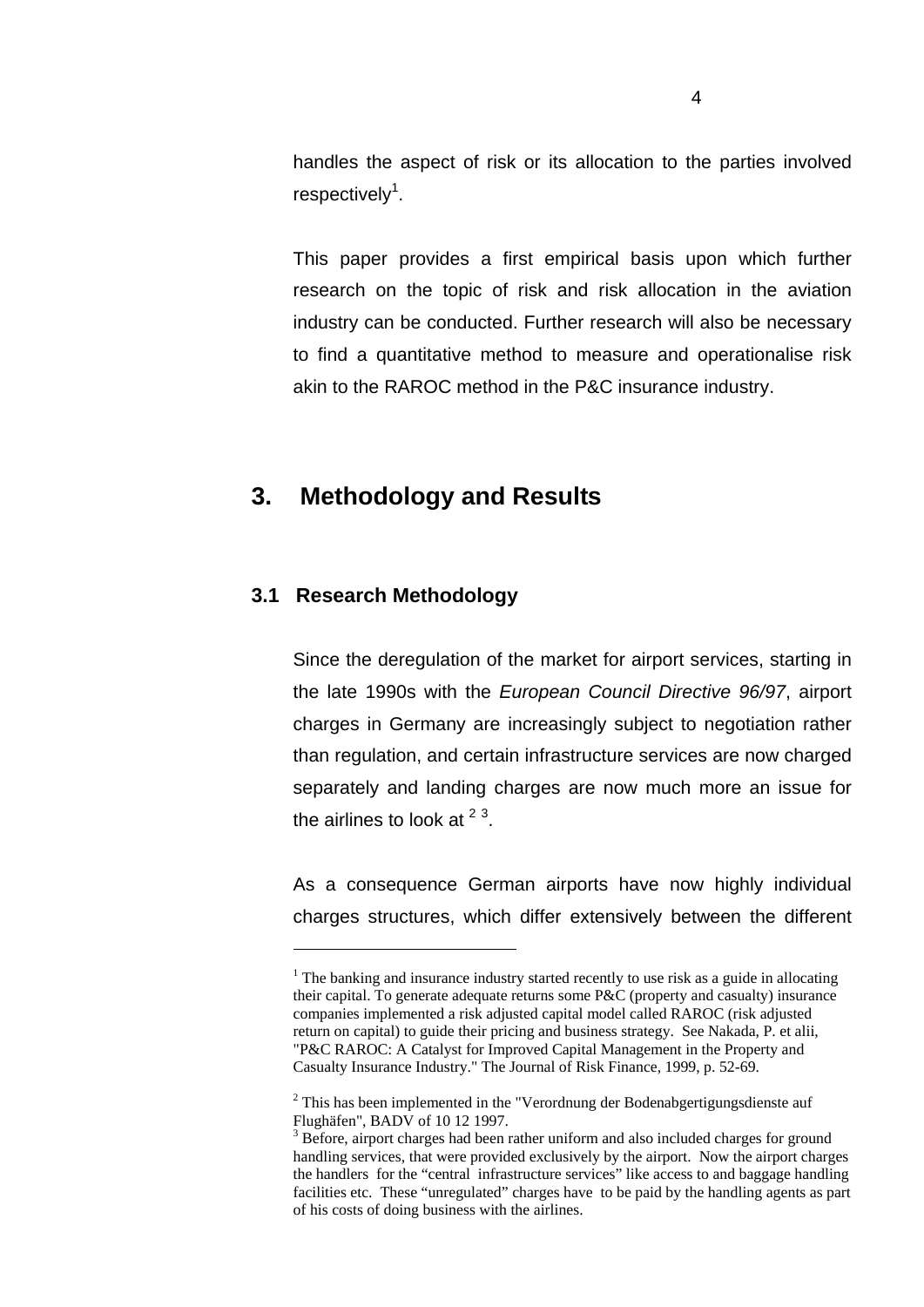international airports. This is partly related to the economic environment in which each airport is located, their available infrastructure, and the market they serve - in terms of destinations and carriers. Since a detailed analysis of the evolution of charges that Germany's 19 internationally operating airports seemed to be neither feasible nor reasonable within the time and research budget of the project, we have limited our analysis to a subset of airports.. We built three comparable clusters of 10 airports, with focus on domestic and European flights.

These clusters were built according to the following airport characteristics, which comprehensively describe airport size:

Aircraft movements and number of passengers Check-In-Counters and number of gates Terminal size Length of runway Number of runways

This comparison made it possible to categorise the airports into the following groups<sup>1</sup>:

Small airports: Bremen BRE

Dresden DRS Münster FMO

Medium airports: Köln CGN

1

 Hamburg HAM Stuttgart STR Tegel TXL

 $<sup>1</sup>$  See appendix c) for details.</sup>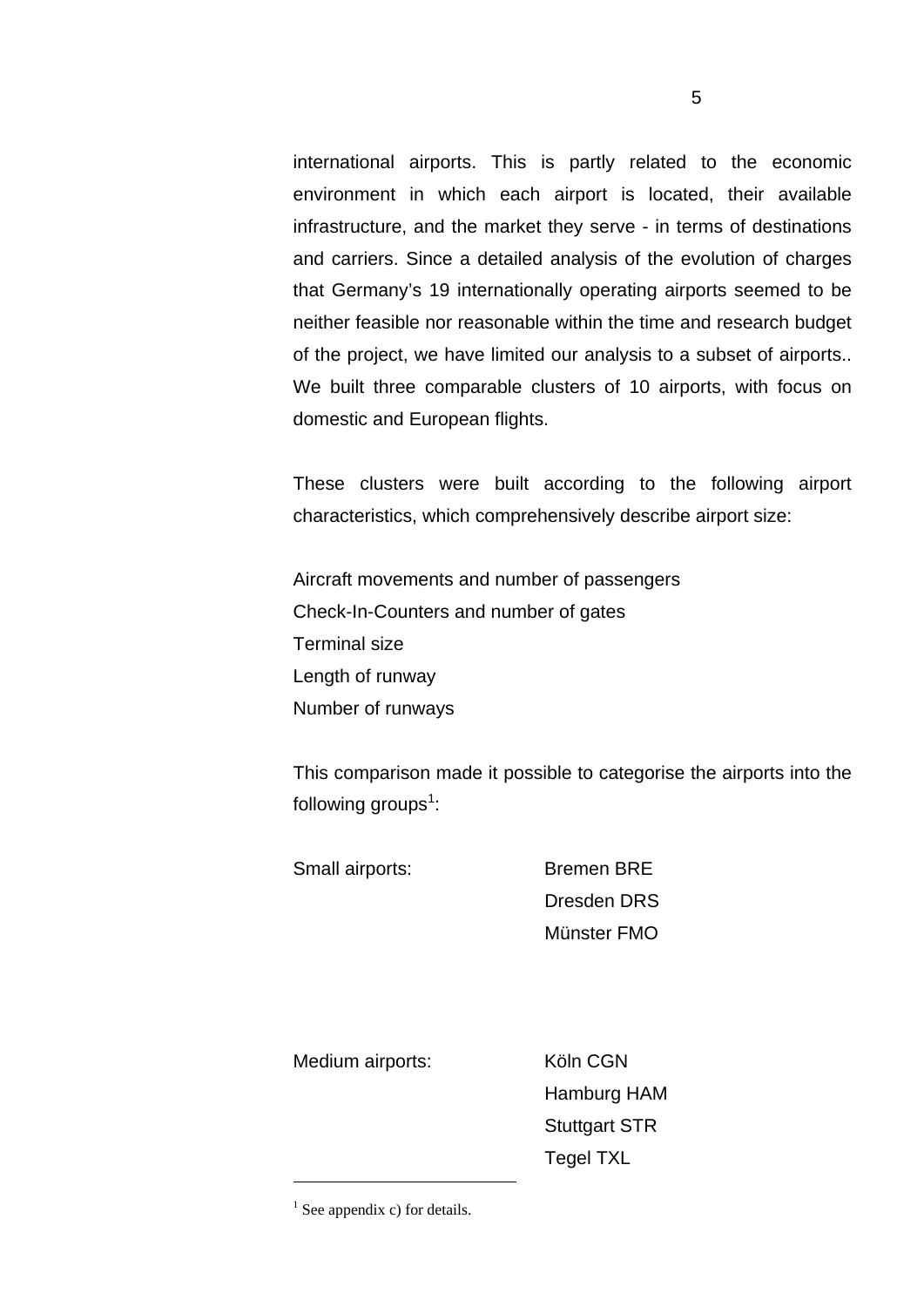1

Large airports: Frankfurt FRA München MUC Düsseldorf DUS

Subsequently we chose a relevant fleet mix for every cluster of airports to be able to calculate an aggregate level of charges<sup>1</sup>.

In terms of charges structure we made the distinction between variable and fixed charges. Fixed components of airside charges are weight related landing charges, which have to be paid per ton. Variable charges are passenger related charges, which the airline has to pay per passenger, such as security charges. Therefore we also have to make the assumption that the seat load factor (SLF) of every aircraft shall be 80 percent.

The analysis covers a period of five years from 2003 until 2007. The charges data was collected from charges manuals published by the airports in the magazine *Nachrichten für Luftfahrer (NFL)*, the aircraft movement data for the calculation of the fleet mix was provided by *Arbeitsgemeinschaft Deutscher Verkehrsflughäfen (ADV)*, the data about the physical constitution of the airports was collected from the airports' websites, internet open databases and *GAP* databases, and the characteristics of the aircrafts were gathered from the producers' websites.

 $<sup>1</sup>$ . To be relevant at least 70 percent of the total number of flights had to be operated by</sup> the aircrafts represented by the chosen fleet mix. The outcome is a group consisting of the Airbus 320 family, Boing 737 family, Bombardier Canadair Regional Jet (CRJ) and British Aerospace 146 (BAE 146, aka Avro RJ). To ensure the comparability of airports we did not consider intercontinental aircrafts, which are not operating from every airport mentioned, such as the Boing 747. See Appendix b) for details.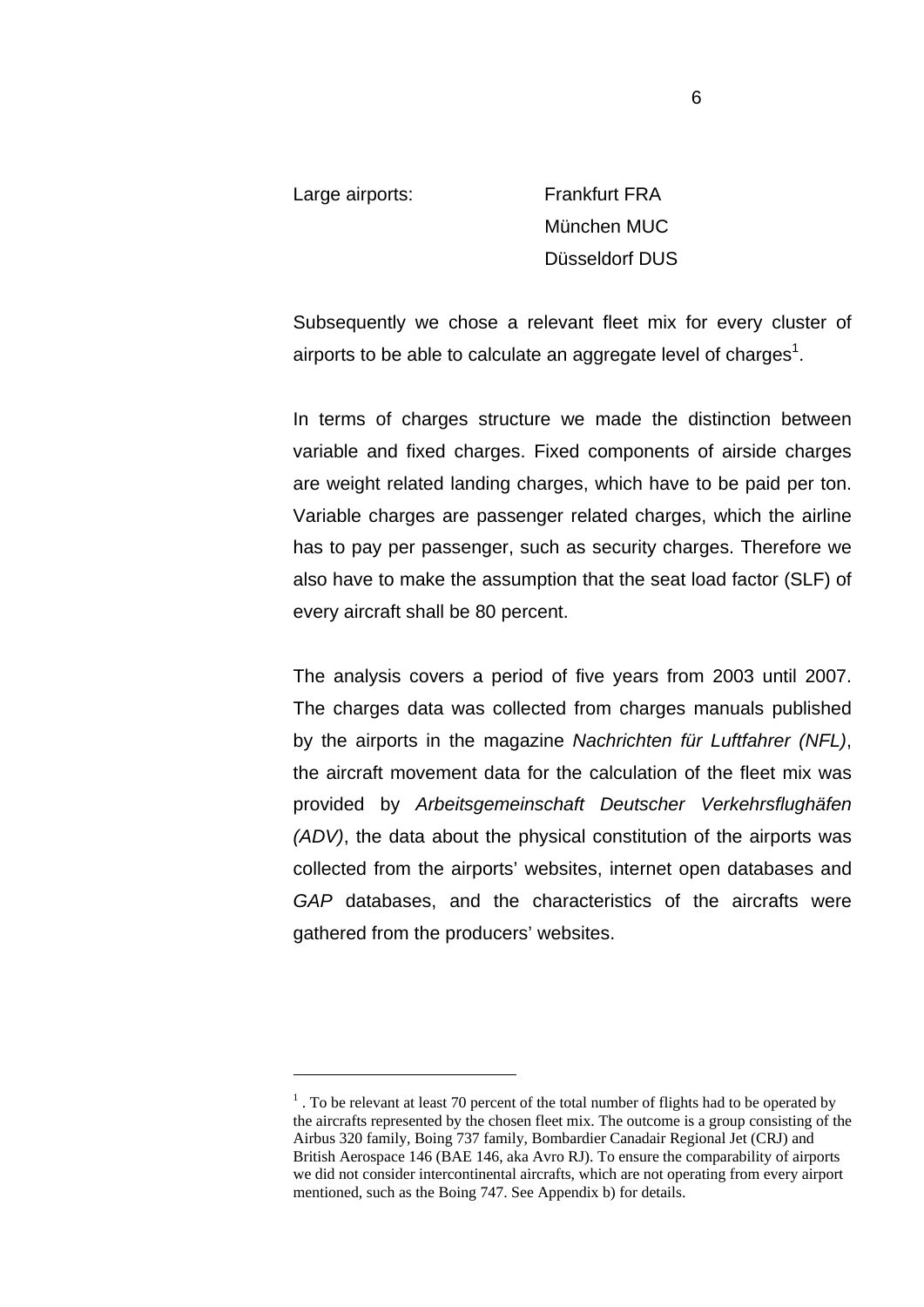The calculations include all airside charges except ground handling, since the market for ground handling services is completely deregulated.

### **3.2 Results**

Since we are mainly interested in the evolution of the charges structure, we will have a first look at the variability for 2007, the last year for which we have data. The share of variable charges and fixed charges for the three samples is shown in the figures below:







Fig. 2 Composition of charges for Medium Airports (2007)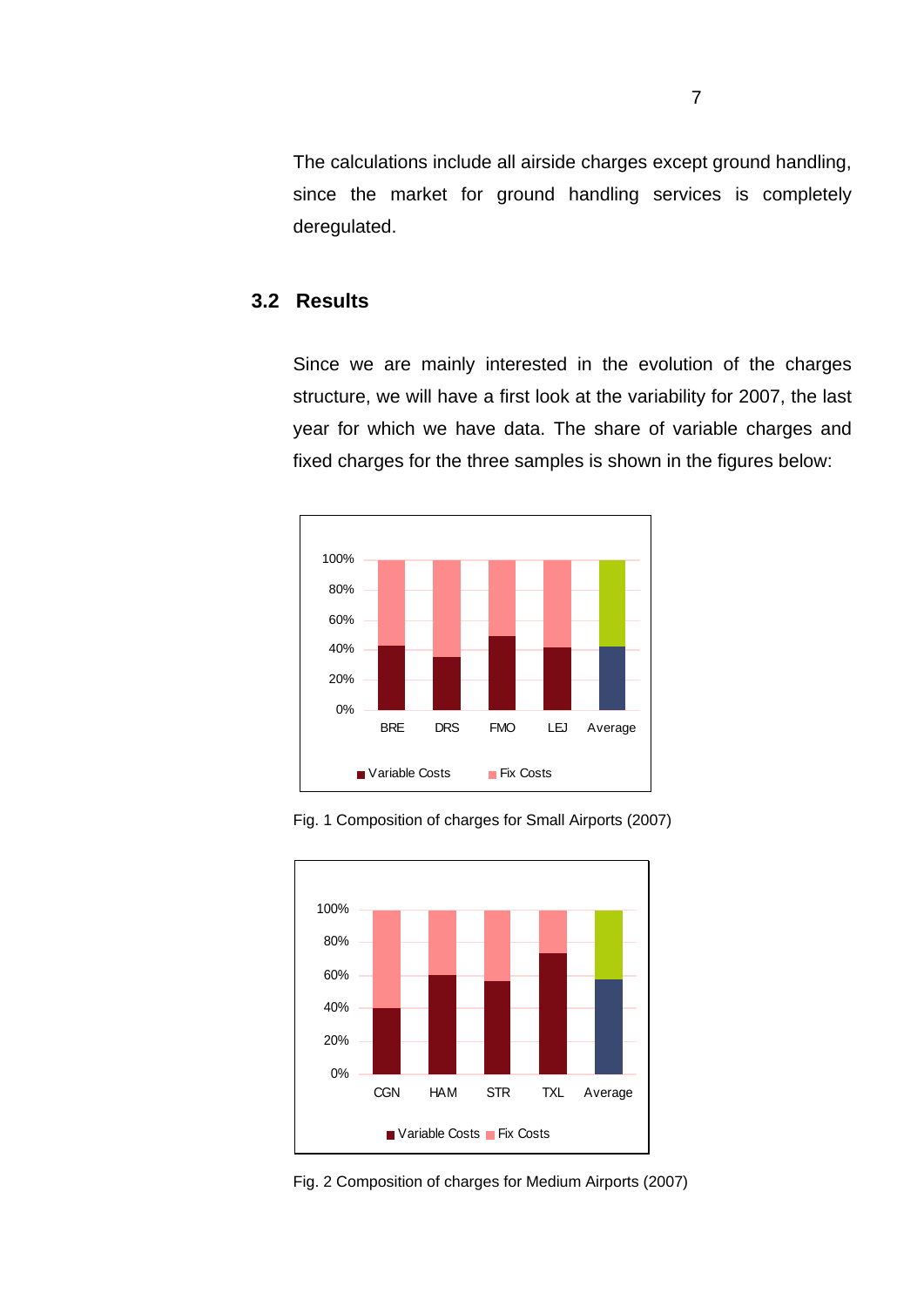

Fig. 3 Composition of charges for Large Airports (2007)

The first inspection reveals that the degree of variability is increasing with airport size, but there is not much difference in the average for the medium and large airports.

The time trends of the single airports are shown in the next figures below:



Fig. 4 Evolution in variability of charges for Small Airports (2003 – 7)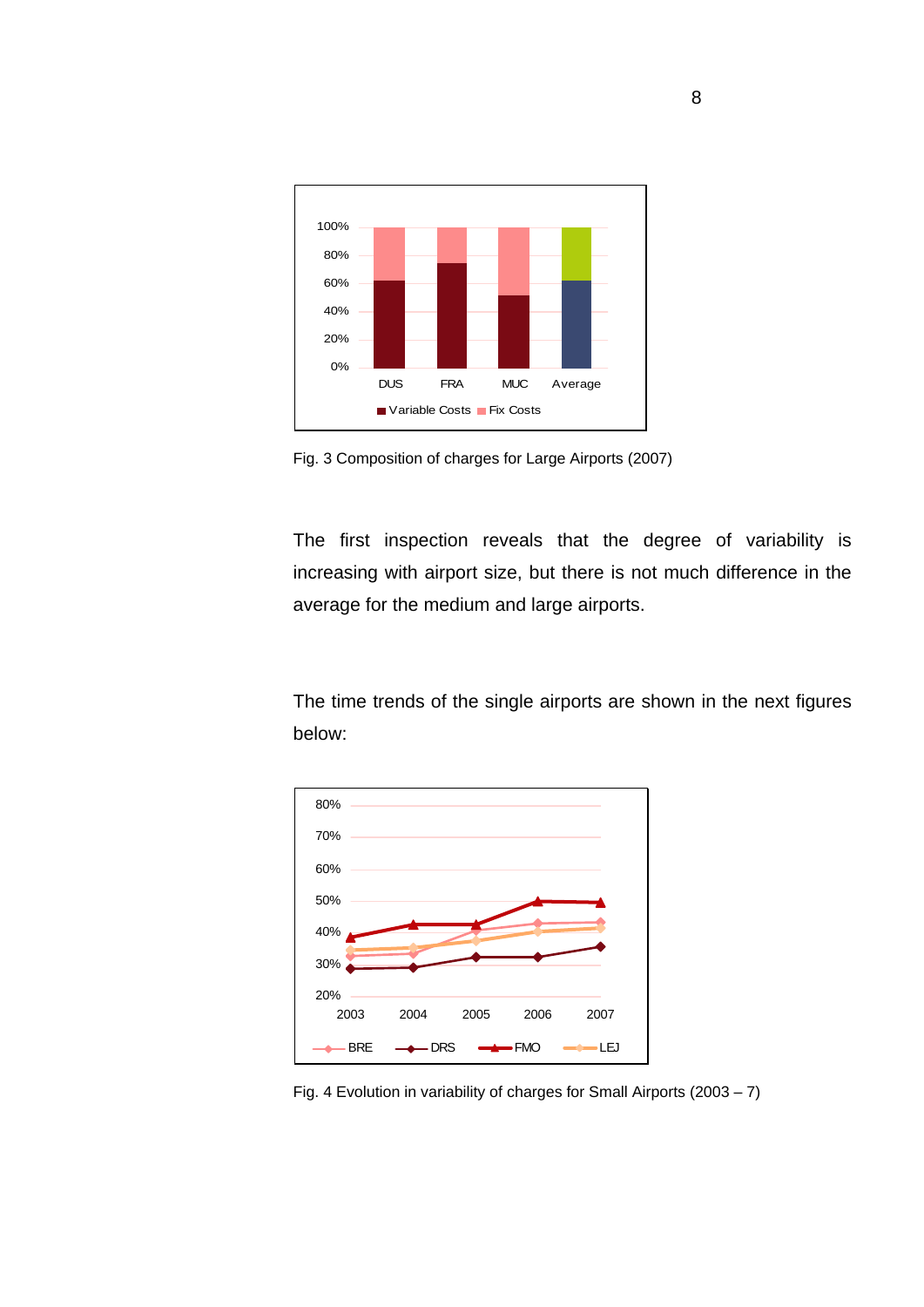

Fig. 5 Evolution in variability of charges for Medium Airports (2003 – 7)



Fig. 6 Evolution in variability of charges for Large Airports (2003 – 7)

These figures clearly show firstly a change in the charges structure of German airports towards an increasing variability, especially for the larger airports. In some airports, like TXL, HAM, STR and MUC this change in the charges structure is particularly pronounced.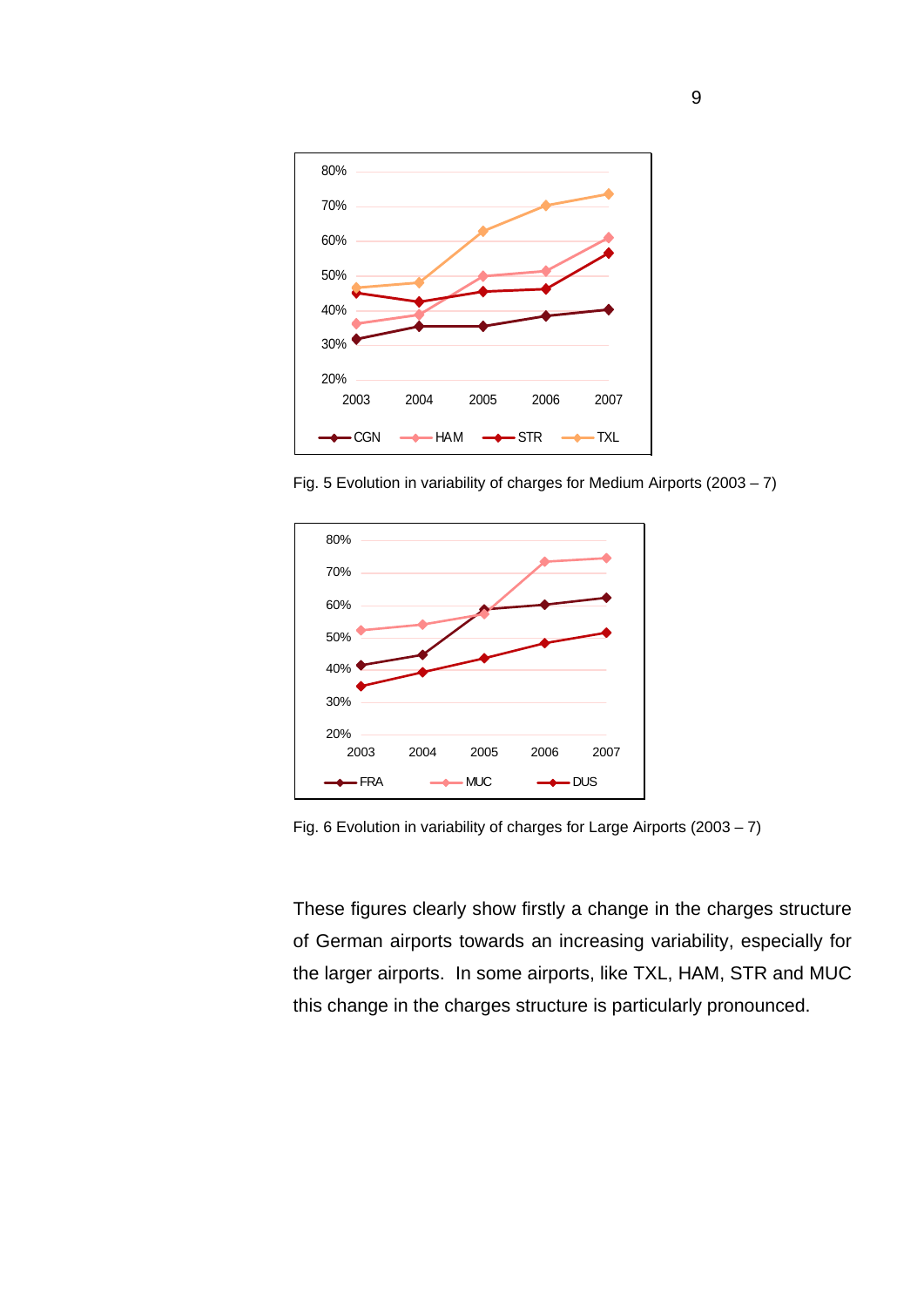

Fig. 7 Evolution in variability of charges for all Clusters (2003 –7)

Secondly the analysis shows a decrease of regulated landing charges, while the unregulated charges, i.e. those for central infrastructure remained approximately at the same level.

Thirdly it seems that the degree of variability is increasing with airport size.

# **4. Reasons for the Change in the Charges Structure**

Different reasons for this development could be plausible, but further analysis is necessary to really understand what was responsible in detail for these changes. As a first step we list a number of suggestions.

i) Increase of demand, efficiency and seat load factor (SLF)

The increasing competition for air transport services required an increase in efficiency and therefore also a higher SLF. At the same time, with the associated growth in passenger volume, the airports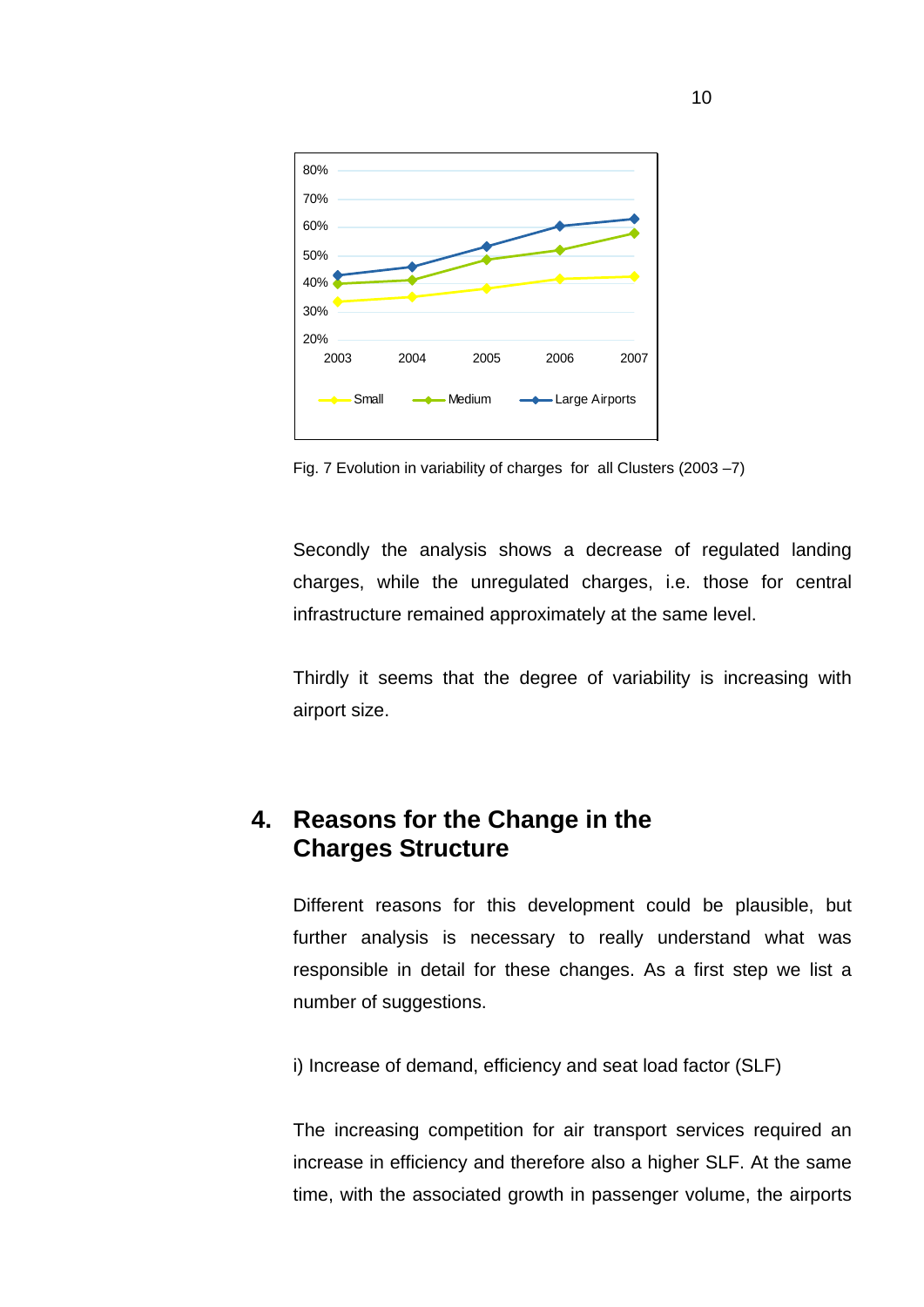want to participate financially, since they also have to operate with a higher volume of passengers,.

ii) Airlines want to reduce risk and pass some charges directly through to customers.

a) Airlines, especially low cost carriers (LCC) push the airports, not only to lower their landing fees, but also to accept a higher degree of variability to minimise their risks on the cost side entailed with their dependence on air traffic volume. This of course depends on the market power of airports and airlines.

b) Airlines in their pricing policy seem to want to pass costs like security charges, taxes and landing charges along to the passengers as externally imposed costs, for which they are seemingly not responsible, to realise their aggressive pricing policy<sup>1</sup>.

#### iii) Weight of Aircrafts

1

The weight of aircrafts in relation to the amount of passengers they are able to carry may have decreased as a result of state-of-the-art design and use of lighter material. Thus it would be reasonable from the airports point of view to shift charges from fixed weight based charges to flexible passenger based charges, if the weight based charges cannot be increased $2$ .

# **5. Impact of Variability on the Distribution of Risk**

Whatever reason might cause this development, a look at the empirical evidence seems to supports the assumption that a shift of risk from the airlines towards the airports has been taking place.

 $<sup>1</sup>$  In an increasingly competitive market, especially after the appearance of LLC, such a</sup> policy does not make much sense, as a customer should be interested in the final price. 2 We could not find evidence to support that reason. See appendix c).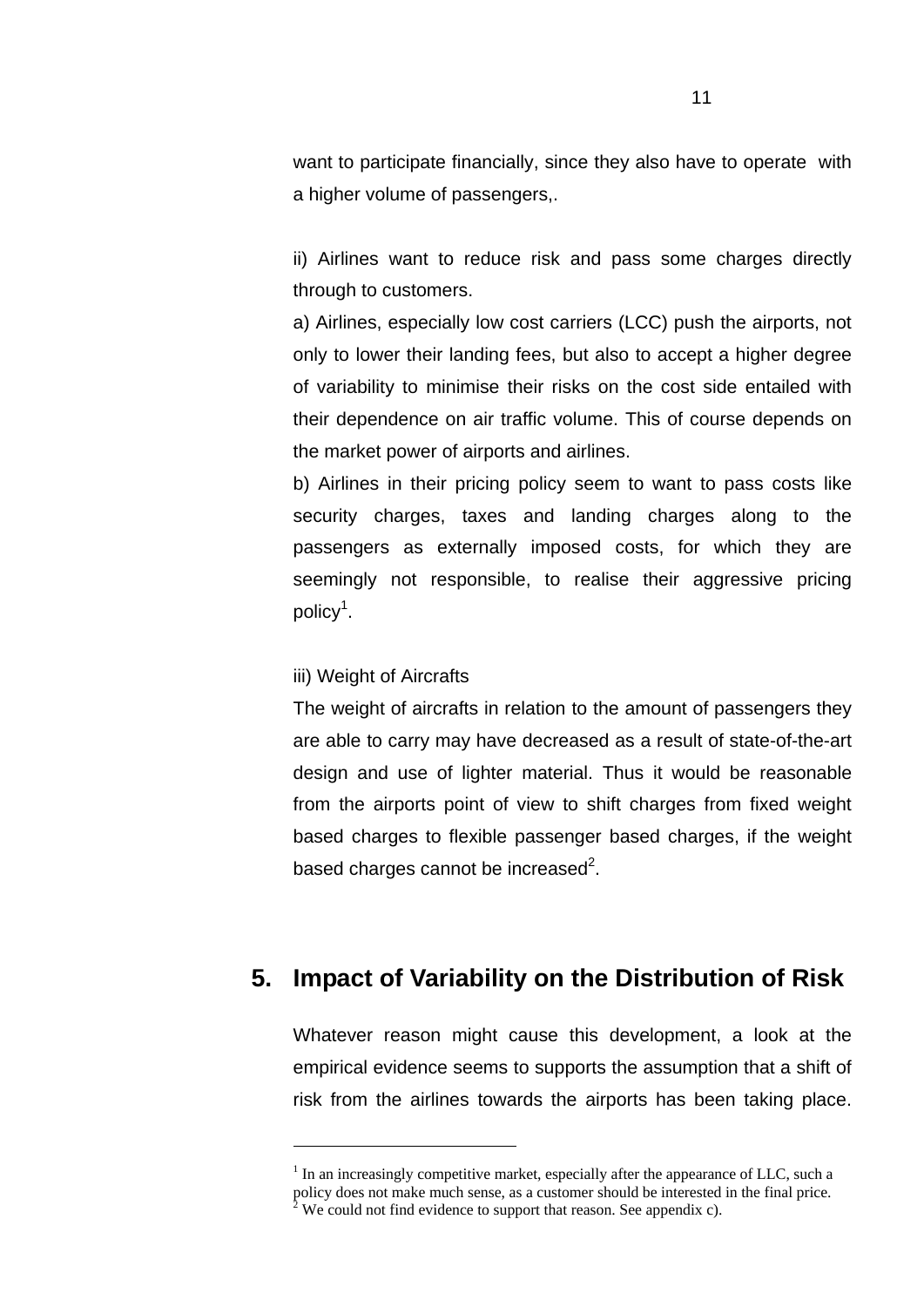Further research in the form of scenario comparison, like applying the same charges schemes to different traffic developments, has to be done in order to show what distribution of risk would emerge, if the old charges structure had been kept. We also plan to do the same scenario analysis by using different SLF.

However, in a situation where the airports' revenues depend to more than 50 percent (for large and medium sized airports) on the number of passengers using their facilities, the dependence of the airport on attracting efficient airlines and thereby growing air traffic is undeniable. The discussions we had with airports on this topic made us realise that this fact is known and even welcome. Airports seem to be doing rather well financially with this increased variability in a situation of growing air traffic demand. The situation might change in a more stagnant environment, which could be expected after the recent increase in the price of crude oil and the problematic situation many airlines, in particular LCC, are facing at the moment.

## **6. Conclusion**

What we have shown is that a development towards rather flexible airport charges is an ongoing process in Germany. Connected with this is a shift of risk. The level of risk to which airports are exposed still has to be quantified before it can be credibly used in the drawing of policy conclusion. A possible way to do so is to conduct a scenario comparison as mentioned above.

From an economic point of view the development of the charges structure can give us important clues about the welfare and allocative efficiency of pricing policies in the aviation industry. To this we have added the point that it may be worthwhile to look at the risk sharing between airports and airlines as well.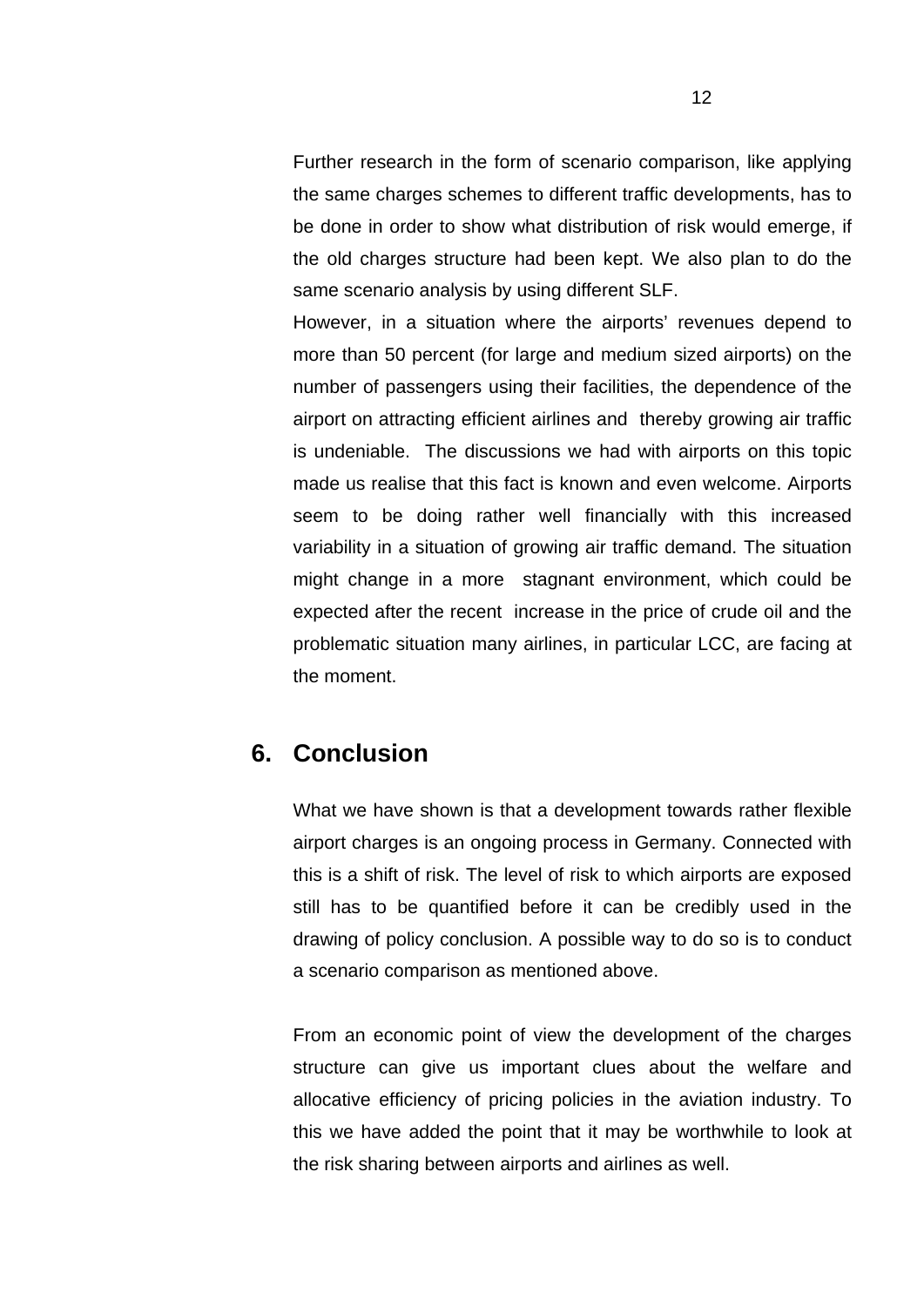# **7. Appendix**

# a)

| 2005                  | Length of<br>Runway | Nr. Of<br><b>Runways</b> | <b>Terminal</b><br>Size (sqm) | Nr. Of<br><b>Gates</b> | <b>Check In</b><br><b>Counters</b> | <b>Passengers</b> | <b>Aircraft</b><br><b>Movements</b> |
|-----------------------|---------------------|--------------------------|-------------------------------|------------------------|------------------------------------|-------------------|-------------------------------------|
| <b>Small</b>          |                     |                          |                               |                        |                                    |                   |                                     |
| <b>Bremen BRE</b>     | 2038                | 1                        | 36000                         | 10                     | 40                                 | 1.7 Mio           | 33600                               |
| Dresden DRS           | 2508                | 1                        | 55000                         | 12                     | 24                                 | 1.78 Mio          | 29000                               |
| Münster FMO           | 2170                | 1                        | 35000                         | 18                     | 38                                 | 1.5 Mio           | 28600                               |
| <b>Medium</b>         |                     |                          |                               |                        |                                    |                   |                                     |
| Köln CGN              | 8137                | 3                        | 200000                        | 55                     | 80                                 | 10 Mio            | 140000                              |
| Hamburg HAM           | 6916                | $\mathbf{2}$             | 90000                         | 55                     | 108                                | 11.8 Mio          | 134000                              |
| <b>Stuttgart STR</b>  | 3345                | 1                        | 121000                        | 70                     | 116                                | 10 Mio            | 140000                              |
| <b>Tegel TXL</b>      | 5447                | $\overline{2}$           | 27000                         | 18                     | 103                                | 11.7 Mio          | 137000                              |
| Big                   |                     |                          |                               |                        |                                    |                   |                                     |
| <b>Frankfurt Frau</b> | 12000               | 3                        | 800000                        | 174                    | 386                                | 52 Mio            | 476000                              |
| München MUC           | 8000                | $\overline{2}$           | 500000                        | 218                    | 311                                | 30.6 Mio          | 386000                              |
| Düsseldorf DUS        | 5700                | 2                        | 285000                        | 84                     | 142                                | 16.5 Mio          | 189000                              |

Table 1 Airport Characteristics

b)

| <b>Airport</b> | <b>Aircraft</b><br><b>Family</b> | Average | 2007  |
|----------------|----------------------------------|---------|-------|
| <b>BRE</b>     | <b>B737</b>                      | 94,4%   | 98,3% |
| <b>DRS</b>     | A320                             | 95,7%   | 96,8% |
| <b>FMO</b>     | <b>CRJ</b>                       | 95,4%   | 97,8% |
| LEJ            | <b>BAE146</b>                    | 85,4%   | 71,3% |
|                |                                  |         |       |

Table A 3 Fleet Mix Small Airports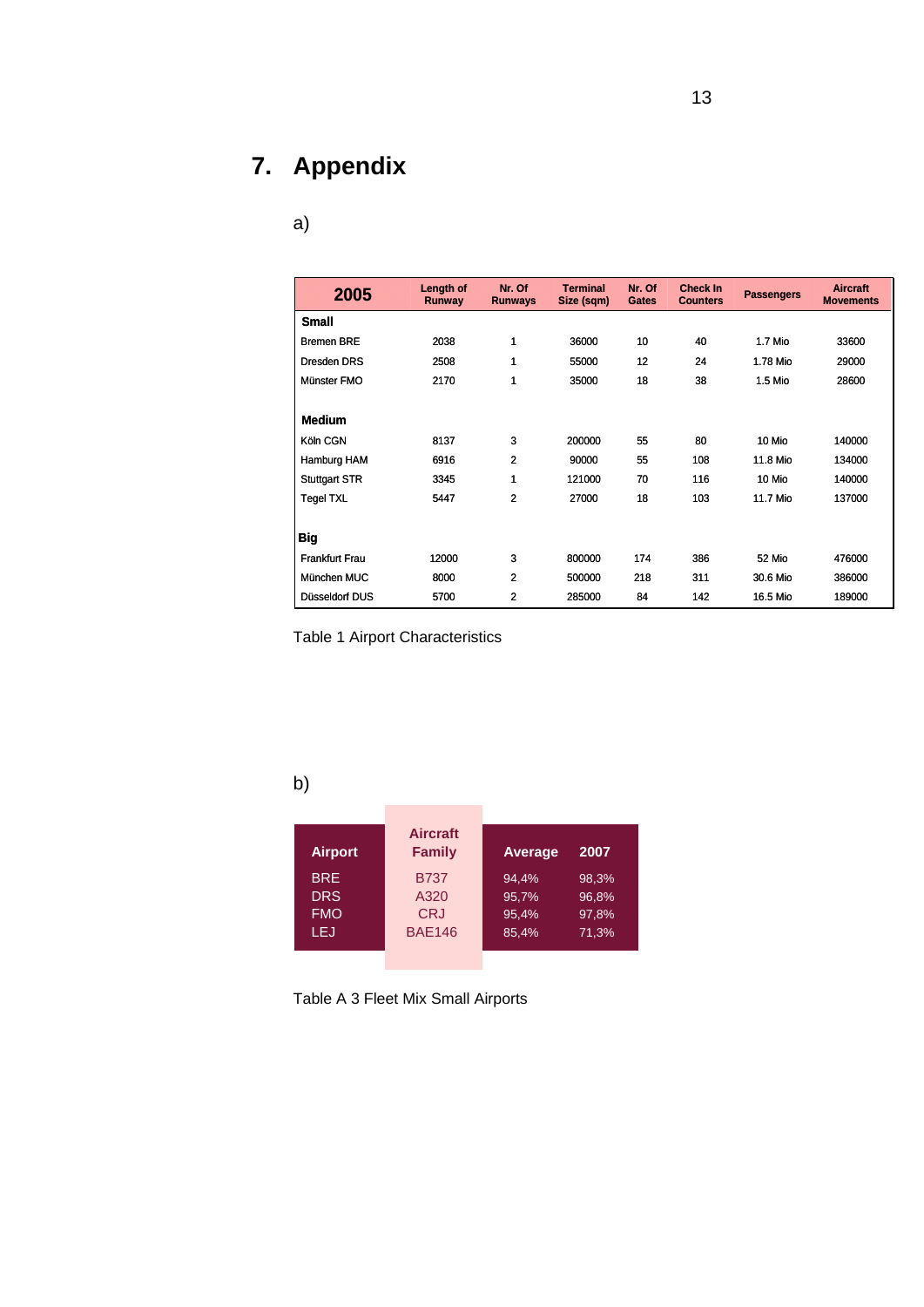| <b>Airport</b> | <b>Aircraft</b><br><b>Family</b> | <b>Average</b> | 2007  |
|----------------|----------------------------------|----------------|-------|
| <b>CGN</b>     | <b>B737</b>                      | 74,1%          | 73,5% |
| <b>HAM</b>     | A320                             | 74,9%          | 88,9% |
| <b>STR</b>     | <b>CRJ</b>                       | 79,1%          | 83,8% |
| TXL            | <b>BAE146</b>                    | 86,3%          | 92,5% |
|                |                                  |                |       |

Table A 4 Fleet Mix Medium Airports

÷

 $\sim$ 

| <b>Airport</b>                         | <b>Aircraft</b><br><b>Family</b>                   | Average                 | 2007                    |
|----------------------------------------|----------------------------------------------------|-------------------------|-------------------------|
| <b>FRA</b><br><b>MUC</b><br><b>DUS</b> | <b>B737</b><br>A320<br><b>CRJ</b><br><b>BAE146</b> | 68,4%<br>86,6%<br>83,3% | 69,1%<br>89,0%<br>92,3% |

Table A 5 Fleet Mix Large Airports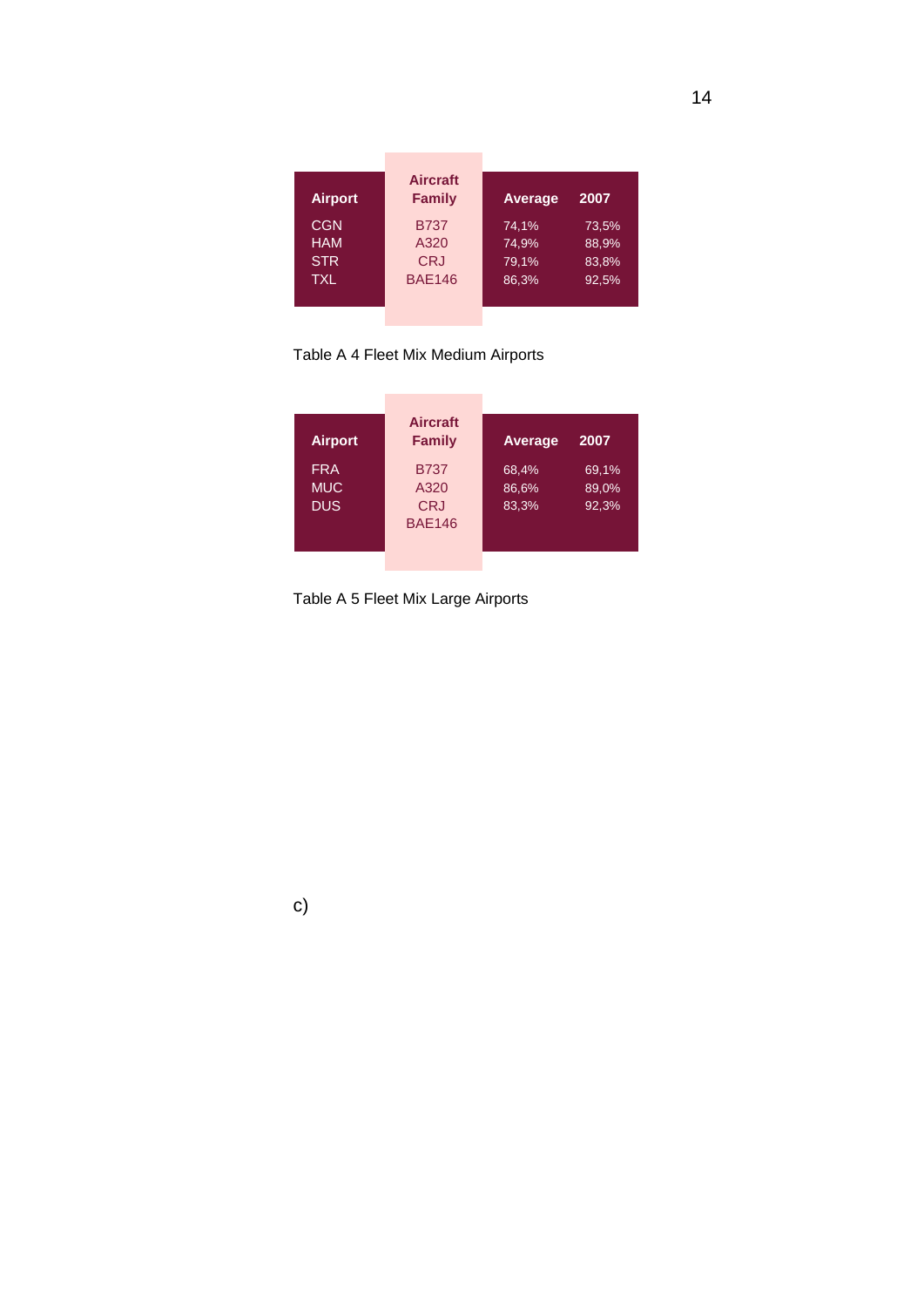| <b>Aircraft</b> | <b>Typical Seating</b> | <b>MTOW</b> | <b>Tons/Passenger</b> | <b>Year of First</b><br><b>Delivery</b> |
|-----------------|------------------------|-------------|-----------------------|-----------------------------------------|
| A320            | 150                    | 73.5        | 0.490                 | 1987                                    |
| A321            | 185                    | 83          | 0.449                 | 1993                                    |
| A319            | 124                    | 64          | 0.516                 | 1995                                    |
| A318            | 107                    | 59          | 0.551                 | 2002                                    |
|                 |                        |             |                       |                                         |
| A330/300        | 335                    | 230         | 0.687                 | 1993                                    |
| A330/200        | 293                    | 230         | 0.785                 | 1997                                    |
|                 |                        |             |                       |                                         |
| A340/300        | 295                    | 275         | 0.932                 | 1991                                    |
| A340/200        | 239                    | 275         | 1.151                 | 1992                                    |
| A340/600        | 380                    | 372         | 0.979                 | 2001                                    |
| A340/500        | 313                    | 372         | 1.188                 | 2002                                    |
|                 |                        |             |                       |                                         |
| A380            | 525                    | 560         | 1.067                 | 2007                                    |
|                 |                        |             |                       |                                         |

Table A 2 of Weight of Aircrafts (own analysis)

# **8. Literature**

**Böcker, F.** (edt.), "Preistheorie und Preisverhalten." München: Vahlen, 1982.

**Hogan, O., et alii,** "Calculating the Short-Run Marginal Infrastructure Costs of Runway Use: An Application to Dublin Airport." In: Forsyth, P., et alii (edt.) "Economic Regulation of Airports: Recent Developments in Australasia, North America and Europe." Hants: Ashgate Publishing Ltd., 2004.

**Martin-Cejas, R. R.,** "Airport Pricing Systems in Europe and an Application of Ramsey Pricing to Spanish Airports." In: "Transport Research Part E.", Vol. 33, No. 4, 1997.